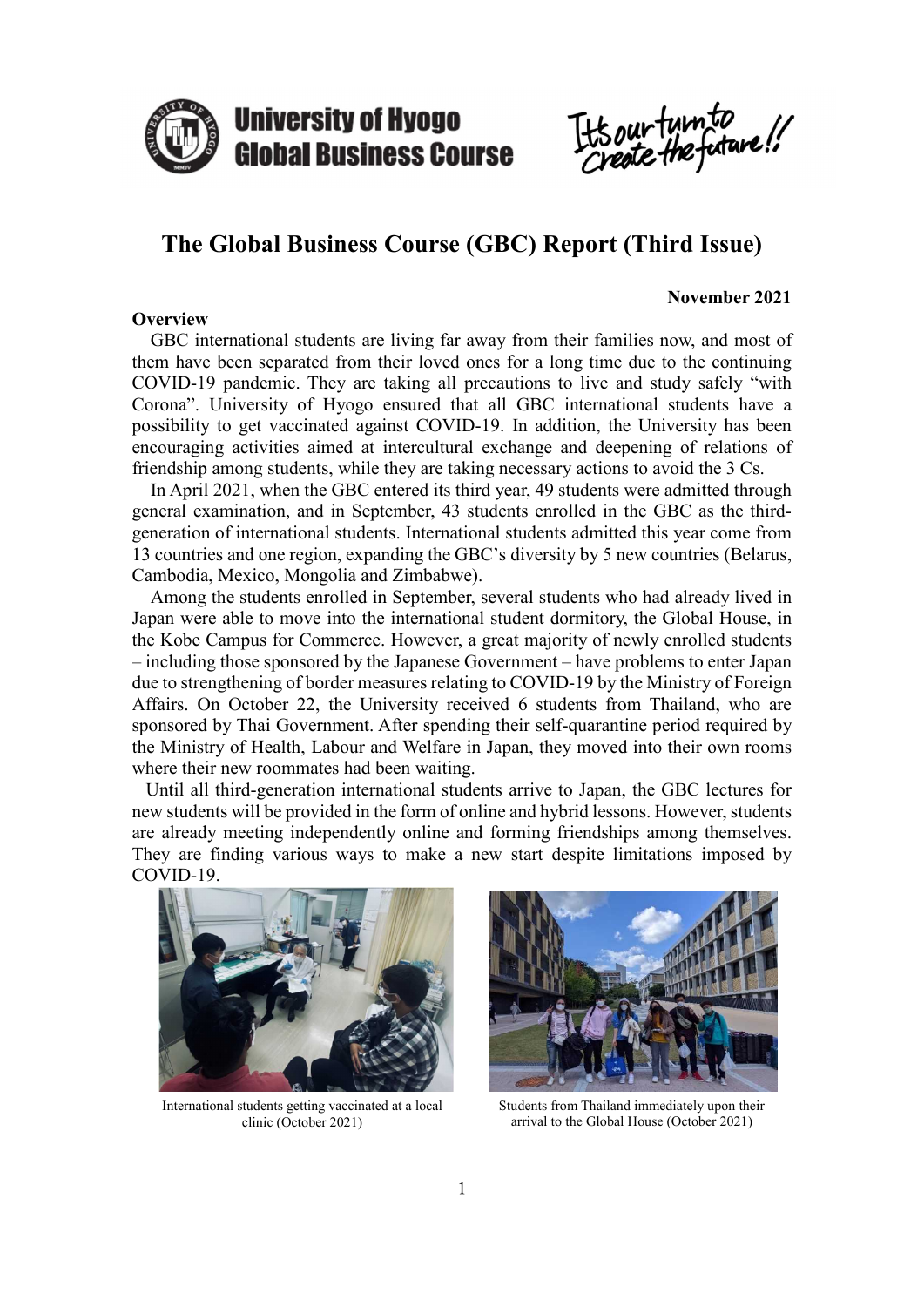## **1. GBC International Students (Enrolled in September) by Country/Region of Origin**

|  | Data as of November 19, 2021 |  |  |
|--|------------------------------|--|--|
|--|------------------------------|--|--|

|                | September 2019<br>Enrollment |                       |                | September 2020<br>Enrollment |                             |                       | September 2021<br>Enrollment |                       |                |
|----------------|------------------------------|-----------------------|----------------|------------------------------|-----------------------------|-----------------------|------------------------------|-----------------------|----------------|
| Country/Region | Number<br>of                 | Gender<br>composition |                | Number<br>of                 |                             | Gender<br>composition | Number<br>of                 | Gender<br>composition |                |
|                | students                     | Male                  | Female         | students                     | Male                        | Female                | students                     | Male                  | Female         |
| Bangladesh     | $\overline{2}$               | $\overline{c}$        |                |                              |                             |                       | 1                            | 1                     |                |
| <b>Belarus</b> |                              |                       |                |                              |                             |                       | $\mathbf{1}$                 | $\mathbf{1}$          |                |
| Bhutan         | $\mathbf{1}$                 | $\mathbf{1}$          |                |                              |                             |                       |                              |                       |                |
| Cambodia       |                              |                       |                |                              |                             |                       | $\mathbf{1}$                 | $\mathbf{1}$          |                |
| China          |                              |                       |                | $\overline{2}$               | $\mathbf 1$                 | $\mathbf{1}$          |                              |                       |                |
| India          | 1                            |                       |                | 1                            | $\mathbf{1}$                |                       | 4                            | $\overline{2}$        | $\overline{c}$ |
| Indonesia      | $\overline{7}$               | $\overline{2}$        | $\overline{5}$ | 6                            | $\overline{3}$              | 3                     | 5                            | $\overline{1}$        | $\overline{4}$ |
| Malaysia       |                              |                       |                | 3                            |                             | 3                     | $\mathbf{1}$                 |                       | $\mathbf{1}$   |
| Mexico         |                              |                       |                |                              |                             |                       | $\mathbf{1}$                 | $\mathbf 1$           |                |
| Mongolia       |                              |                       |                |                              |                             |                       | $\overline{2}$               | $\mathbf 1$           |                |
| Pakistan       |                              |                       |                | $\overline{2}$               | $\overline{2}$              |                       | 3                            | $\overline{2}$        |                |
| Philippines    |                              |                       |                | $\mathbf{1}$                 | $\mathbf{1}$                |                       |                              |                       |                |
| Romania        | $\overline{2}$               | $\mathbf{1}$          | $\mathbf{1}$   | $\mathbf{1}$                 | $1^{\overline{\mathbb{X}}}$ |                       | 3                            | $\mathbf{1}$          | $\overline{2}$ |
| Thailand       | 14                           | 7                     | 7              | $\overline{\mathcal{A}}$     | 1                           | 3                     | 10                           | $\overline{4}$        | 6              |
| Turkey         | 1                            | $\mathbf{1}$          |                |                              |                             |                       |                              |                       |                |
| Vietnam        | 6                            | $\overline{4}$        | $\overline{2}$ | 6                            | 3                           | 3                     | $\overline{7}$               | $\overline{3}$        | 4              |
| Zambia         |                              |                       |                | $\mathbf{1}$                 | $\mathbf{1}$                |                       |                              |                       |                |
| Zimbabwe       |                              |                       |                |                              |                             |                       | $\mathbf{1}$                 | $\mathbf{1}$          |                |
| Taiwan         | 5                            | 1                     | $\overline{4}$ | $\overline{4}$               | $\mathbf{1}$                | 3                     | 3                            | 1                     | $\overline{2}$ |
| Total          | 40                           | 19                    | 21             | 31                           | 15                          | 16                    | 43                           | 20                    | 23             |

※Temporary leave of absence

## **2. Current Trends of the GBC Students**

On September 17, instead of holding the initially planned Entrance Ceremony for first-year students, an online event and orientation were held. During the orientation, first-year students received information about registration of classes, the use of the university library and other relevant information. After that, during a two-week Basic Seminar, they learned fundamental academic skills required at university level, such as report writing, in-class presentation and basic data analysis skills. Moreover, they also attended an intensive Japanese language course in September.



Online orientation for first-year students (September 2021)



University staff and RAs welcoming new students at the Global House (September 2021)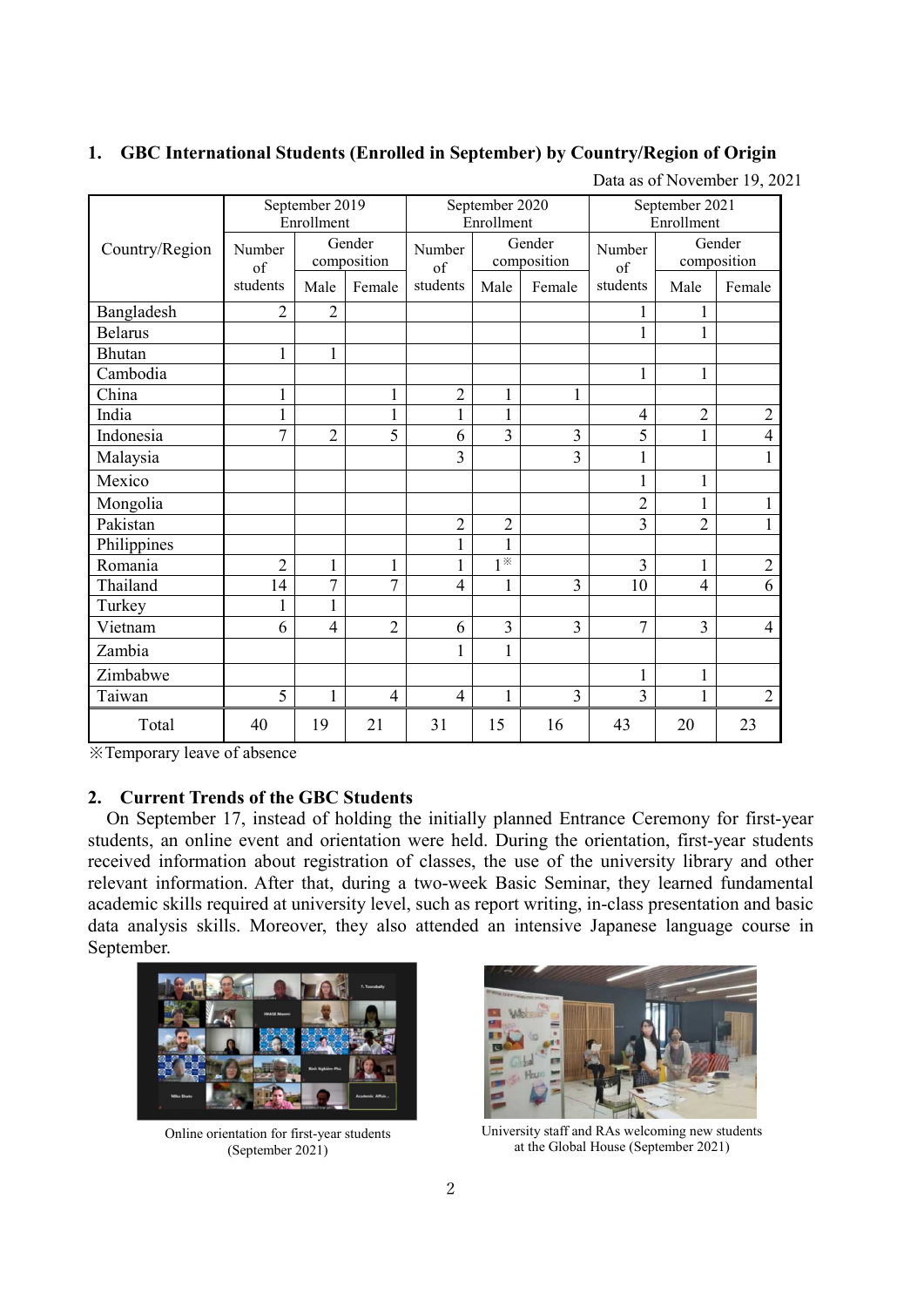#### **3. Classes for the GBC International Students**

University of Hyogo has formulated the "University of Hyogo Business Continuity Planning (BCP)" as a measure to cope with COVID-19, and is implementing it as a basic policy regulating activities relating to classes, research, extra-curricular and other activities. When Hyogo Prefecture lifted the Declaration of State of Emergency on September 30, the University revised its BCP to allow face-to-face classes during the Fall Semester of 2021.

Within Project Seminar, a lecture that requires students' active participation, a group consisting of Japanese and international students gave a proposal for including SDGs in the business plan of a company in Akashi City.

As for Organizational Development, a new lecture in the Fall Semester, the students will receive their credits after doing internships in Japanese companies. For third-year students, the time has come to start preparing for job hunting. The students who are considering working in Japan are putting more efforts in improving their Japanese language skills. Some of them are worried about the impact of COVID-19 pandemic on labor market in Japan. However, the University is providing comprehensive support to international students in their job seeking efforts, such as finding companies that offer internship programs to international students.



Project Seminar (July 2021)



Organizational Development lecture (October 2021)

The Program to Experience Japan 2021 takes participatory and experience-based learning approach. Second-year international students learned about agriculture, tourism and local development of Kobe City. They also had the opportunity to propose policy improvements and marketing strategies to the City Tourism Authority and the Kobe Winery in the abovementioned areas.



International students enjoying hot footbath (July 2021)



Fieldtrip to Awaji Island (July 2021)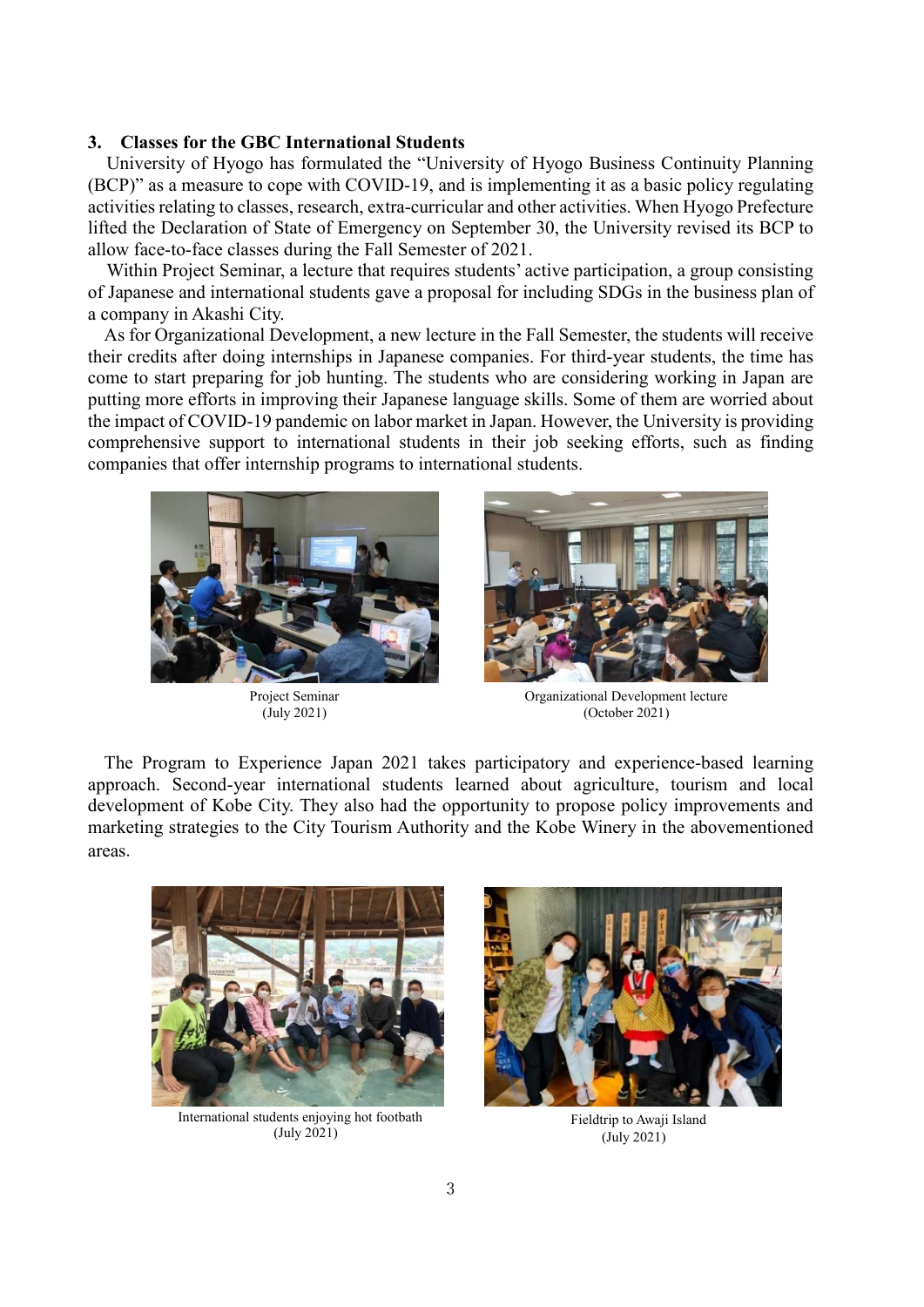#### **4. Daily Lives of the GBC Students**

Summer is a busy season for first-year international students. In addition to studying for and taking final exams, all international students who are not approved to remain in the Global House as Resident Assistants (RAs) need to move out of the Global House during this period. Such students can rely on RAs who are their senior classmates and the university staff for assistance with necessary procedures accompanying change of residence in Japan.



The Campus Clean-Up Day (July 2021)



GBC students conducting administrative procedures at the ward office (September 2021) Studying with a help of



RA (October 2021) )

## **5. Activities of Resident Assistants (RA)**

Second-year GBC students who remain in the Global House are called RAs, and their role is to support first-year students in their studies and daily lives. While supporting the international students who have already moved into Global House, they are also helping the University to prepare for the expected arrival of new international students.

The international students newly appointed as RAs in September expressed their willingness to perform RA tasks actively and with responsibility. The new RAs are eager to help the university staff to prepare and sort items necessary for the quarantine of new international students who are expected to fly to Japan in stages. Likewise, RAs support the University in many other significant ways.



The new RA Group (August 2021)



RAs supporting university staff in Global House (October 2021)